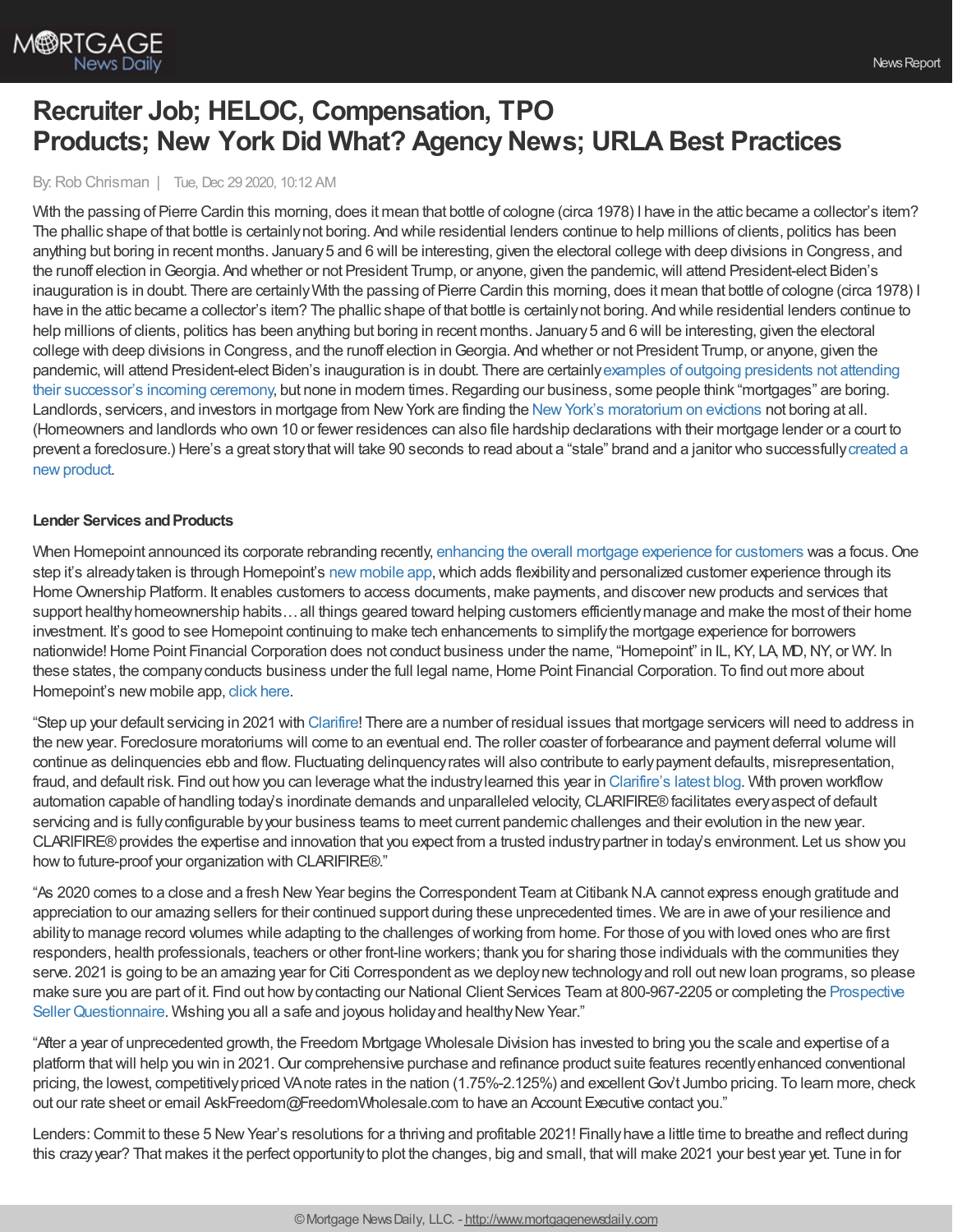

the latest episode of Maxwell's Clear to Close podcast for a timelydiscussion on 5 actions all lenders should take in the coming year for maximum success. (Hint:Combatting employee burnout during another fast-paced year is one of them.) Want to begin taking control of 2021? Listen to the latest episode ofClear to Close on Apple [Podcasts](https://podcasts.apple.com/us/podcast/clear-to-close/id1488640280), [Spotify,](https://open.spotify.com/episode/2VifMgnT08dho7VgW80VMd?si=hFNVIR3bQnOjGiT6qUTG5A)Google [Podcasts](https://podcasts.google.com/feed/aHR0cHM6Ly9mZWVkcy5zaW1wbGVjYXN0LmNvbS96YmhEbDRvdA/episode/NGQ2NzlkYzYtOTE1Yy00YzMxLThmYmUtMThmZWRmZTc5YWU2?sa=X&ved=0CAUQkfYCahcKEwjY1fDBmuDtAhUAAAAAHQAAAAAQAQ), or your [browser!](https://himaxwell.com/podcast?utm_source=RC&utm_medium=RC_Content)

LBAWare is bringing its award-winning technologysolutions to credit unions as a newlyminted affiliate member of the American Credit Union Mortgage Association (ACUMA). CEO Lori Brewer aims to strengthen credit unions' competitiveness with solutions that simplify the mortgage compensation process and harness production data to drive performance.Case in point: LBA's Ware's CompenSafe helped GreenState Credit Union automate complex compensation plans, including volume tiers and commission caps, saving the credit union over 15 hours per month. [Download](https://bit.ly/3mudceX) the case study for the full scoop.

Spring EQ Wholesale, the wholesale industry's leading home equity lender, announces a new HELOC product that is available for purchase and refinance piggybacks, as well as stand-alone 2nd liens. "Break-up" your purchase &refinance business to avoid Jumbo and High balance pricing. Cash-out to 90% to avoid MI and LLPA's. Simultaneous, or follow-up, all your closings with a line-of-credit to assist your clients. Spring EQ also offers fixed rate seconds, e-sign technology, and loan officer compensation up to 2%. It's clear that Spring EQ is the industry's "one-stop home equityshop!" For more information, please contact your Account Executive or visit Spring EQWholesale [here.](https://www.wholesale.springeq.com/?utm_source=rc)

## **Agency Investor News**

In the third quarter of 2020, a total of \$823.9 billion of loans were sold to Fannie Mae, Freddie Mac and Ginnie Mae, a 24.3% rise from 2Q. Outstanding agencysingle-familyMBSrose to \$7.290 trillion during the third quarter, a healthy2.5%net increase for a market that's seen heavy runoff from the refinance activity that our industry is seeing. Over the past year the agency MBS market grew by 7.0%, led by Fannie Mae and Freddie Mac whose single-family MBS grew 3.7% in the third quarter and 9.5% over the past year.

Although the mortgage insurance premium deduction is nowin place through the end of 2021, the "adverse market fee" is nowincorporated into lender's pricing. F&F began collecting it for refinance loans they buy from lenders, usually refinancing F&F's own loans! Some passed along the fee in its entiretyto borrowers, some had a portion or all of it eat into margins. Freddie and Fannie are, in theory, using the money to protect themselves against losses from unpaid mortgage bills in the future, and it could total \$6 billion. But the moneycould also be used to continue stockpile funds for the daywhen theyare released from conservatorship and returned to shareholder control. Some experts believe that the fee will dampen refinancing, others saythat the extra \$20 or so per month won't matter. For now, pipelines remain full.

According to a new white [paper](https://mf.freddiemac.com/docs/2020-green-improvements-workforce-housing.pdf), Properties participating in [Freddie](http://www.freddiemac.com/) Mac's Multifamily's Green Advantage® program save an average of more than 2.7 million gallons of water and 1.3 million kBtu of energy per year. Created in 2016, the program, which includes the Green Up® and Green Up Plus®offerings, provides financing incentives for multifamilyborrowers that agree to reduce energyand water. This is the last of three papers the Multifamilyline of business will release this year.

Fannie Mae updated numerous topics in Selling Guide 2020-07. Expansion of eligibility to allow the sale of loans secured by single width manufactured homes, updated requirements related to the use of retirement, government annuity, and pension income; and much more.

Servicers knowthat Fannie Mae and Freddie Mac extend multifamilyforbearance through March 31.

As mentioned in this commentary, Fannie Mae and Freddie Mac (the GSEs) released a joint [announcement](https://sf.freddiemac.com/content/_assets/resources/pdf/update/joint-opp-announcement.pdf) to notify lenders that they will begin accepting the redesigned Uniform Residential Loan Application (URLA) (Fannie Mae Form 1003/Freddie Mac Form 65) and MISMO v3.4 submissions to theGSEs' automated underwriting systems on January1, 2021.

Citi reminded correspondent clients that [Fannie](https://singlefamily.fanniemae.com/delivering/uniform-mortgage-data-program/uniform-residential-loan-application) Mae and [Freddie](https://sf.freddiemac.com/tools-learning/uniform-mortgage-data-program/ulad) Mac announced the revised implementation timeline for the redesigned Uniform Residential Loan Application (URLA), with acceptance of the new form beginning on January 1, 2021 (Open Production for early adopters) and use of the newversion being mandated as of March 1, 2021.Citi has put together a best practice document addressing the most frequently asked questions on this topic we've received over the last few months. [Click](http://email.homeloans.citi.com/click/346359773532/c21d47a41b294314bf81ee3a317bb12c) here to view the Redesigned URLABest Practice.

Mountain West Financial Wholesale has posted numerous bulletins which include [Wholesale](http://sg1.mwfinc.com/ls/click?upn=PAcWt-2B7EB3BSGuI6OU3o5dvTusKmNwVJzfZ6OH28nlvYX-2FtF48W2hUIF08oZlshl9fPBAPx1EFphZ6D7iNZ-2BD-2BZiab55-2BNlPLbmSVQjJncRXmNq39ZJ2vZT7WYhSPxLWYkaSKXX5lIeySQ7Y5Xx4bUzN90JSr-2BwQokcuXTuz7RA5fkcWLDSueqVpbTNB-2B7MoqG8-2BV4XoeylrZoken-2BOZy4qAjNjib833lcRyOKD-2F5eYiheB-2FbFPKvF-2B-2FXiJKwQaeB4g1UK-2BTSOgyVJZFWH1tm10s0PSGc0tkgk0bnGcu-2BLDhKD76aT7lwmqPl41xzwWSDOsAzDtT7BtLJzyILFe1LTSZzEUHyfPH-2BIou-2F0VQi8Et0AptPxmCVewRXIIslMT7JY4OmWiEdCcuueBmJueLoNIf2lRkFFLJWSbNMLjlbPGhwcXmEI-2FrmGvDd4tY-2FjBa9ipHS-2BMhMOA00f68tDAbHHs4lJk-2FgRddGJLsaNEgzlgGDmAWdeg5wM-2BXoCj0dDRRCSFhqPHF-2BPAbW7BN1D6-2FbzKCGRU1a6ymmMfezzpvHbhD3VYFcWB-2FtzAiizBtE3RBZmeDebSbCbO0yPW30e-2FaeA-3D-3DSfue_nsxRNYUkMXYB3IyH-2Bw28TYELoM9YpzOtXrrlppkfzFjGpZbwd0bLMcf2RIKlkpDjM-2Bn-2Ffq2M2UxGGoIuHL-2F9D7blOs-2B5IpozlfrDCsllfj1ohwTRQ-2FTgFbvlMF6wD5quYnEraa9lOXnCVgT-2BAXn-2FeuadHQzIkcAbPbbPCnlWUtQwHabWYcORlo5byBl1yv1jNDGhmUj-2FIv2eNSM-2FKxQYgakeolGfUW9-2BjuN6Kpx1vqNZC8YBMOIvZcQdM-2FLU06CdIqiiWoXaZCHhzvGO4Yi9G6KYfEiMRLM-2BRBkC2ZN9dVM1FpKfkPgqMZHnng9RbHYcHzuTXP8F5-2FbJoqw2bKPmsB5i5eKcxHdqHWWAdUQMpjWYlbwDXG5tAkX1bGB4tX-2FUo-2BkK9U5Y6sB8OP4ZQa6jlD8soBVMGQIL2WGdce4nRyw-3D) Bulletin 20W-133 Loan Limits for 2021, [Wholesale](http://sg1.mwfinc.com/ls/click?upn=PAcWt-2B7EB3BSGuI6OU3o5dvTusKmNwVJzfZ6OH28nlvYX-2FtF48W2hUIF08oZlshl9fPBAPx1EFphZ6D7iNZ-2BD-2BZiab55-2BNlPLbmSVQjJncRXmNq39ZJ2vZT7WYhSPxLWYkaSKXX5lIeySQ7Y5Xx4bV4AiSdygSXnEs1BcftOfsV0zeMXhgdzrWyQ-2B6CCQE3DO9valtdBytJdCzYZdkh25MHKkzNjZCMrLLtwl89uFoNrGsplYpAZCnta4vWG-2BIxwhVWARWlLK2h4K7tzyRUDkJfgO0i84QYFngzpYEpRGd0-2FYTSZAQgd2cWJPDHkPn9VHlKxdXZCGGFRPKYL2zCKuOmyEvPlCMt2kPdkgjzGS4qhouuvebRFWfXbAbEPbqOFZW3dRqVIXbnPwcE393Q8Uf0-2F1lbk0IdcHrb1wB00IntRvocS1XMpmJW-2B6eNCsC-2BNAg5cVVF0IikWebGhmeIxmFqFnDVliN4B-2B5t9o36Cu7vn-2BgdPtRMnUCnB32ksfaQPJddKeYtOeKRfUu6D0K2iFNQZt3yzxUqcs581s4I7FGOcG3LXByPneHczfRbH2jcv1If1VfnUqWysd-2FJy2v7aQtGXWmvntAsZIqBZ8hJj-2BffYmp11PWbEkF-2FR-2FhWKrenJKZiO_nsxRNYUkMXYB3IyH-2Bw28TYELoM9YpzOtXrrlppkfzFjGpZbwd0bLMcf2RIKlkpDjM-2Bn-2Ffq2M2UxGGoIuHL-2F9D7blOs-2B5IpozlfrDCsllfj1ohwTRQ-2FTgFbvlMF6wD5quYnEraa9lOXnCVgT-2BAXn-2FeuadHQzIkcAbPbbPCnlWUtQwHabWYcORlo5byBl1yv1jNDGhmUj-2FIv2eNSM-2FKxQYgakeolGfUW9-2BjuN6Kpx1vqOnA04XsjdD5UxVQ2W1uArxmI5xlQJx-2BrG-2BH8yIWNPIPCe36-2Fp3YelD-2FVnEo8KvoFh-2FQSksIatft-2B0cBRIBoYVdLwOUAOxQfFShbrxFY0XsOfOsOeBExfVitRM5VNTfTerQXLU4KpWJyJOR6Ht-2Bjp3nJ6cEStVl7HpI8Qv3ioqEeXz0HtmY2fVpSgHXybAyJ8M-3D) Bulletin 20W-135 2021 Fannie Mae and Freddie Mac Loan Limits, [Wholesale](http://sg1.mwfinc.com/ls/click?upn=PAcWt-2B7EB3BSGuI6OU3o5dvTusKmNwVJzfZ6OH28nlvYX-2FtF48W2hUIF08oZlshl9fPBAPx1EFphZ6D7iNZ-2BD-2BZiab55-2BNlPLbmSVQjJncRXmNq39ZJ2vZT7WYhSPxLWYkaSKXX5lIeySQ7Y5Xx4bcFjZadmH6z7szKXk0w0StFuWNkU5Q7-2FemYueRKsLfTQkFzCRcJYGsM3k5mSCqfa7pO0xbeesjJytF8YqNDx3tszFz2EVMTWkzlSsSsWQyqL7NHnOibrkdDnfCiaCH-2FEIDuwhysW-2FBVGZtxsPQuFTvVCiLHUmt0NqpJ5F-2Bxb-2FmnDprPHLVdtBXYEbnbV-2Bj0xvjz3uEWcm8uoDYimwYrXAL1KqGviQL-2FiI6TkvTkCLSrbDGcqsor35YDZAlXeWq-2B4AhzLRTmByeWB53u4kSCwK-2F9hT82lHIVqHnq8LzFqsGa-2FnshsChwxCyJf32dRK7BvLEkE1hRI2yeta-2FD-2FDUCcOJbSucTPaGBj6Svp2ygDhYVBabSdauh2kFLy-2BBi9WAOvgQMFBEpz8bgawxKP0EaZF0r9VmH4g-2FpXTpI2hjF6n8hITwuSoOCynW1MGnGgeDiBks4fxOfVPf0FnVyxkqO4MXE-3Dmbjk_nsxRNYUkMXYB3IyH-2Bw28TYELoM9YpzOtXrrlppkfzFjGpZbwd0bLMcf2RIKlkpDjM-2Bn-2Ffq2M2UxGGoIuHL-2F9D7blOs-2B5IpozlfrDCsllfj1ohwTRQ-2FTgFbvlMF6wD5quYnEraa9lOXnCVgT-2BAXn-2FeuadHQzIkcAbPbbPCnlWUtQwHabWYcORlo5byBl1yv1jNDGhmUj-2FIv2eNSM-2FKxQYgakeolGfUW9-2BjuN6Kpx1vqNdwybhC3xDjhVtHlii9ynS15FR76AHXdfFjyF6We9FIPA2xKUDJZH5g-2BcijzjsL9Y12SO-2BkhIiMjIx4l72NC5BG0nbByRivItufkOpebenhoF3rxsuoyQJYPJcmXokCFNYZqSKw7gaYzDmzM1pxUHPixfJqDrMhyhRtWAXMnbsZc8dJbVHy7Ax3b2xngjxELY-3D) Bulletin 20W-137 FHA2021 Loan Limits, and Wholesale Bulletin 20W-139 US Bank HFA Overlay Update.

As a reminder, PRMGis allowing conventional loans with the increased standard and high balance 2021 loan limits increase to be submitted, locked, and funded. Manual locks can be submitted to Secondary@prmg.net but the system will not be updated to accommodate high balance loan limits until January 1, 2021.